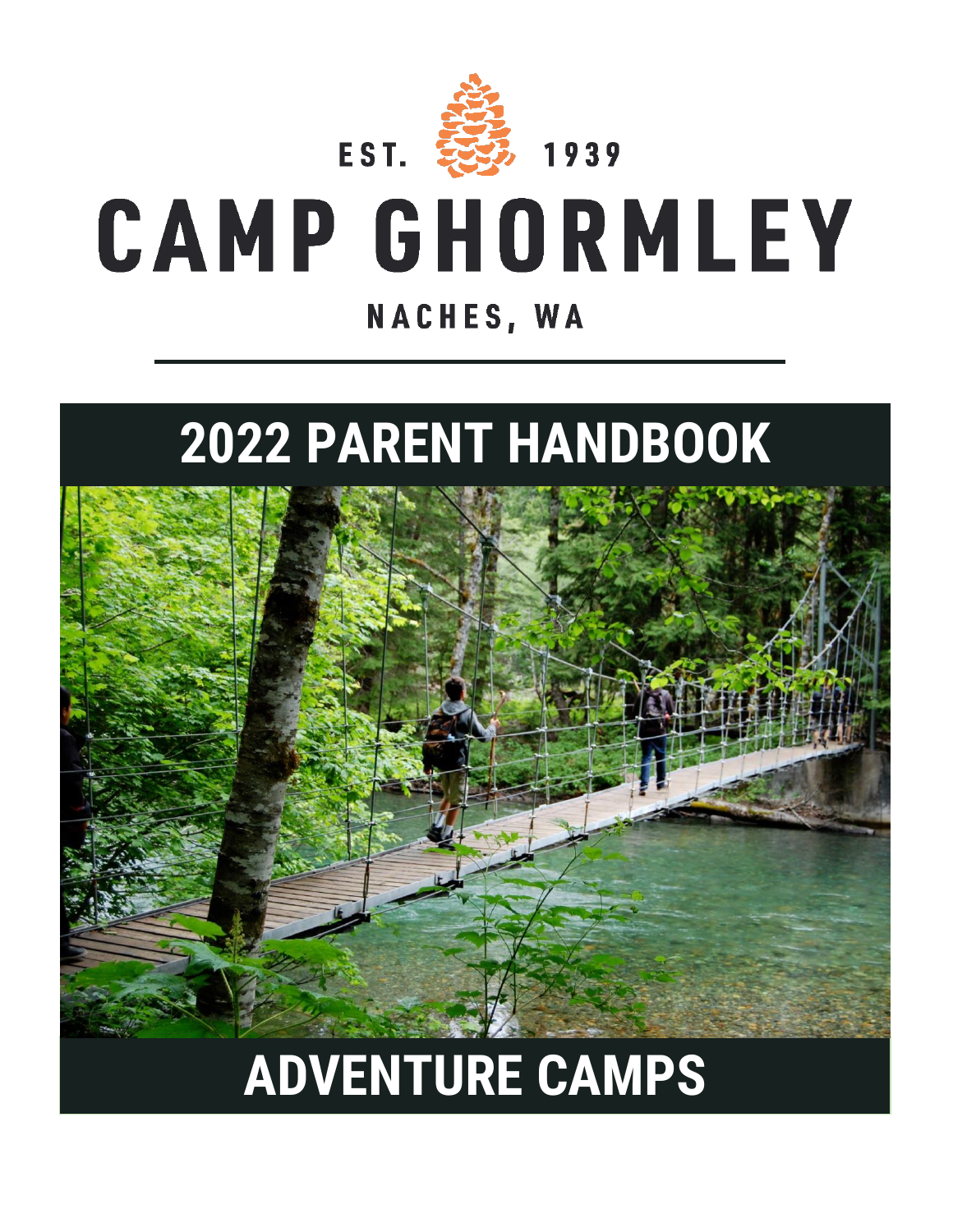## **CONTENTS**

| <b>PREPARING FOR CAMP</b>            |
|--------------------------------------|
|                                      |
|                                      |
|                                      |
|                                      |
|                                      |
|                                      |
|                                      |
| <b>REGISTRATION DETAILS</b>          |
|                                      |
|                                      |
|                                      |
|                                      |
| <b>CAMPER EXPERIENCE INFORMATION</b> |
|                                      |
|                                      |
|                                      |
| <b>CAMP POLICIES</b>                 |
|                                      |
|                                      |
|                                      |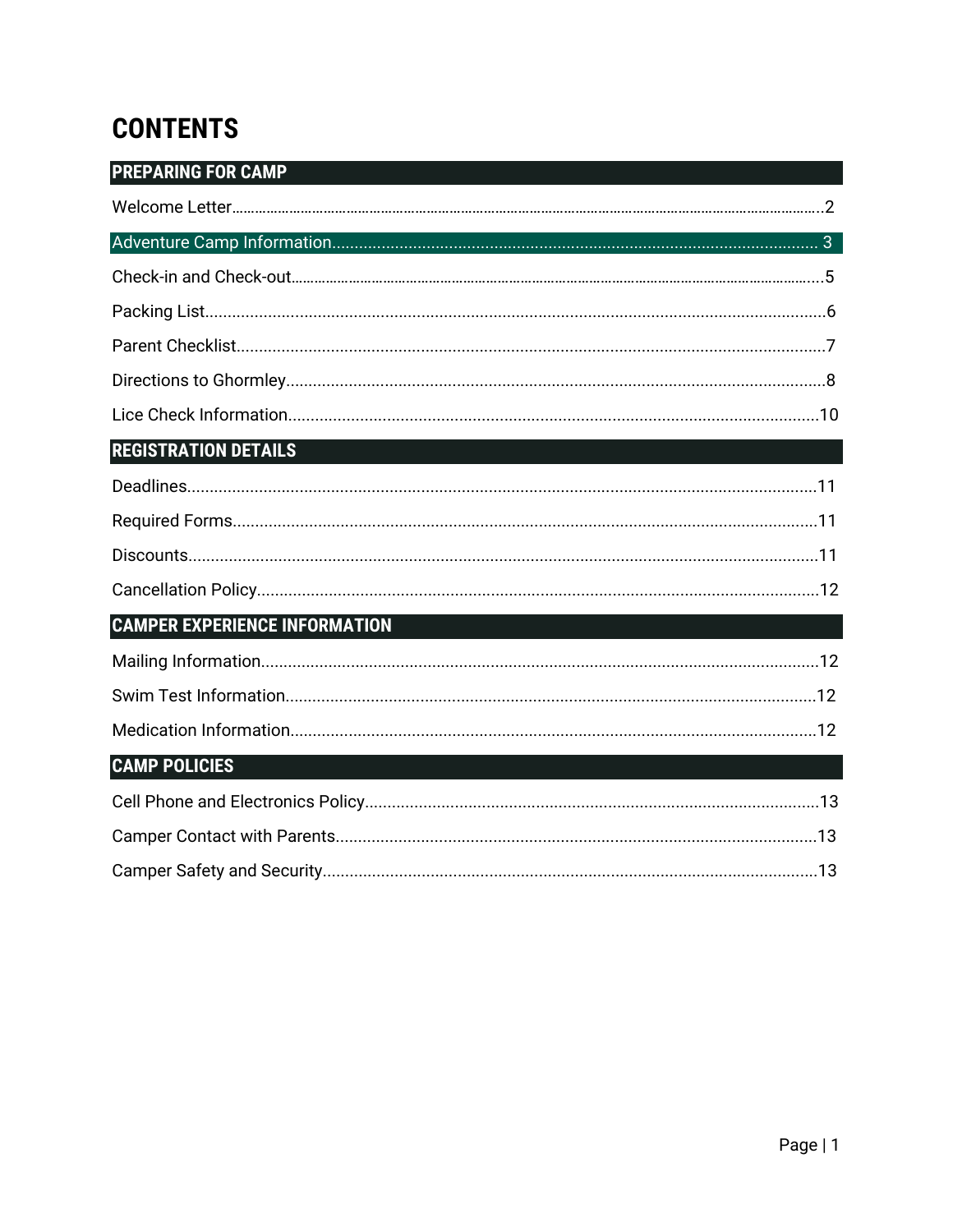## **WELCOME LETTER**

Thank you for choosing Camp Ghormley! We spend months preparing for your camper's arrival, and we couldn't be more excited to have him/her here!

We've prepared this handbook to help you navigate the process of sending your child to camp. We know for many parents, especially those sending their children away for the first time, that it can be hard to send your child to camp. We hope this handbook will help answer some of your questions and help you get to know us better! If you have any questions about our policies or procedures, please ask us about them! We will be more than happy to take time to give you a better understanding of how and why we do certain things the way we do.

Please review the Camp Policies section with your child before you arrive. Please encourage your camper to talk to our staff if he/she has any questions or concerns during his/her time here. We understand that you are entrusting the life of your child to us, and our highest priority is making sure your child has a safe experience physically, emotionally, and spiritually.

We are excited for a summer of fun games, new friendships, faith-building lessons, good food, and time spent in nature. We can't wait to share it all with you!

Sincerely,

The Ghormley Staff Team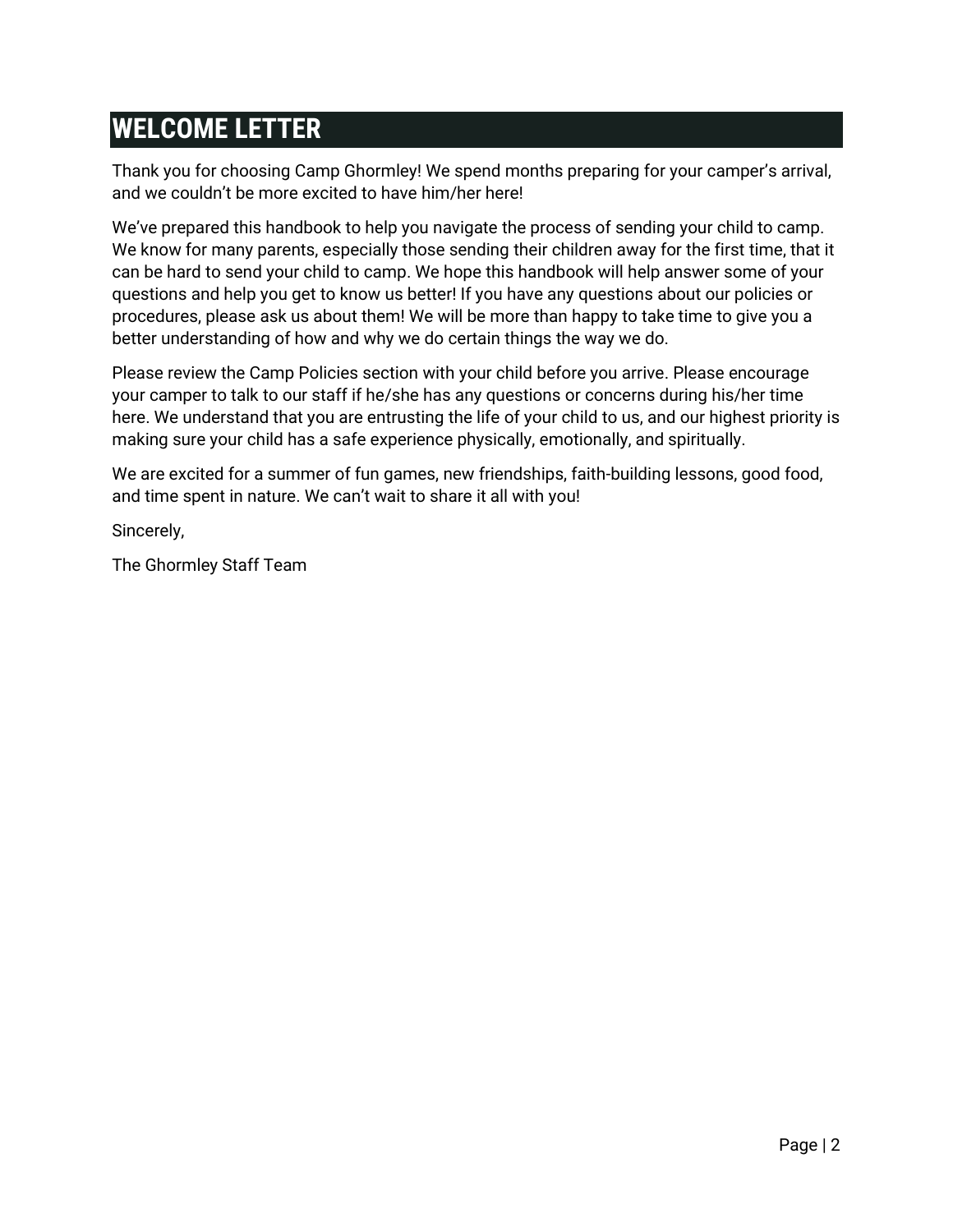## **ADVENTURE CAMP INFORMATION**

#### **LOCATION**

Adventure Camps are considered "off-site" camps, which means they do not take place on the Ghormley campus. For the first part of the week, Adventure campers stay at a campsite within walking distance from Ghormley's campus (just beyond Vesper Hill). Campers sleep in tents (separated by gender), and counselors and Adventure Camp staff cook meals at the campsite.

Adventure campers will have access to Ghormley's facilities such as the paintball course, ropes course, and swimming pool for group activities. Students will also have access to the bathrooms and showers at select times.

Campers will also experience Mount Rainier and the surrounding area in an overnight experience.

#### **SLEEPING ACCOMODATIONS**

Campers sleep in tents during their time at Adventure Camp, separated by gender.

#### **BATHROOM ACCESS**

Campers will use a variety of bathroom options, including the bathhouse on-site at Ghormley, the forest (when other options are not available), and bathrooms at campsites at Mount Rainier. Shower access will be limited, and campers will be alerted to their opportunities to take showers on-site at Ghormley. Campers will not have access to showers during their time at Mount Rainier, but they are welcome to bring wipes, washrags, etc.

#### **MEALS**

Part of the Adventure Camp experience gives campers the opportunity to learn outdoor cooking and living skills during the week at camp. Campers will be involved in the meal prep and cleanup process under the supervision of our Ghormley staff. Ghormley will provide all the necessary equipment and supplies for safe outdoor cooking and cleaning throughout the week of camp. Food is stored safely using ice chests and storage containers. Additionally, campers will have access to clean drinking water throughout the week, as the group will always have either water bottles for off-site activities or access to water coolers at the group's campsite. Because Adventure Camp involves a higher level of strenuous activity than our traditional camps, we take extra care to make sure snack food is available to campers throughout the day in between meal times.

If your child has special dietary needs, it is critical that you speak with a Ghormley staff member well in advance of your camp start date to ensure that we can accommodate your child and provide them with a safe experience during their week at Adventure Camp.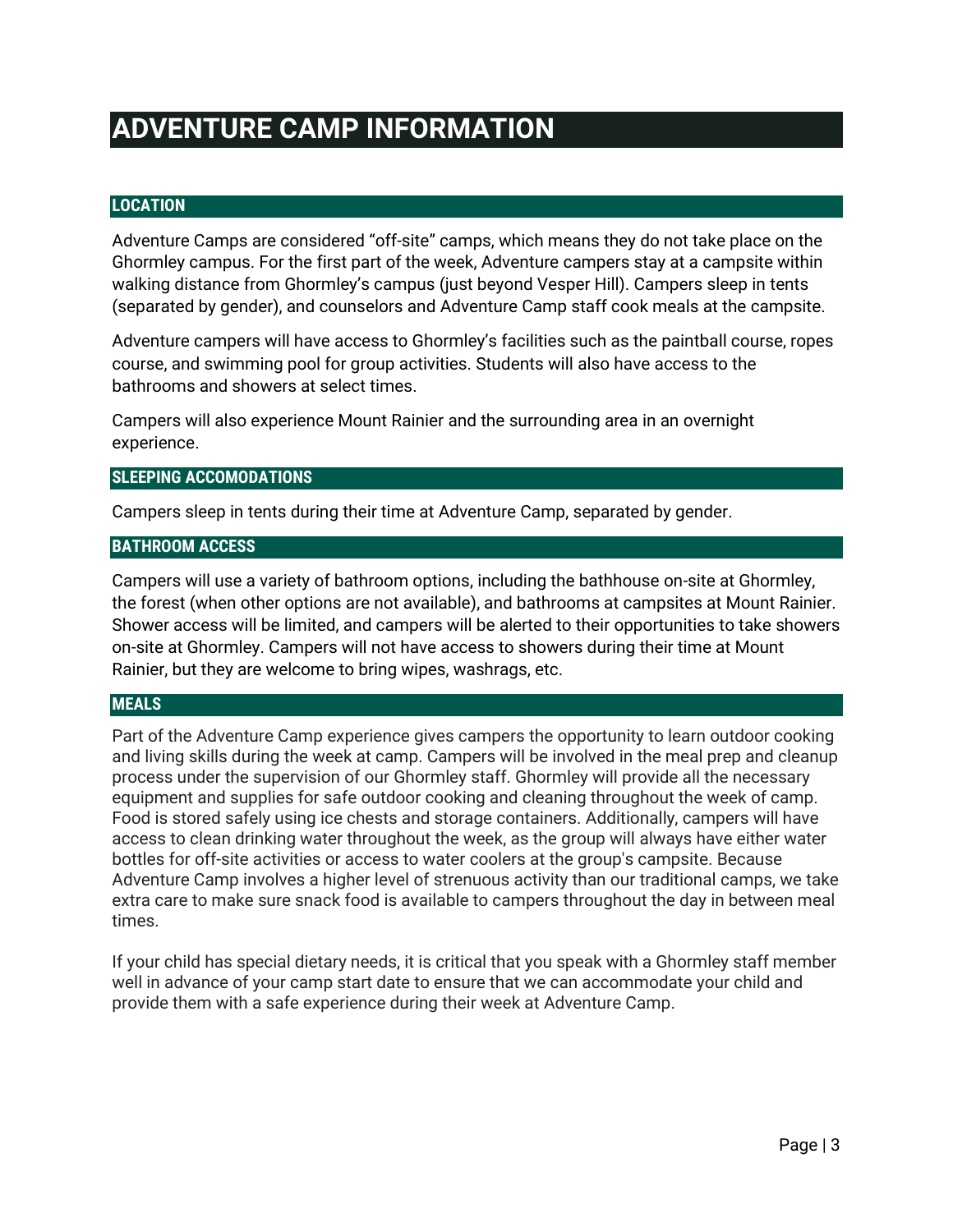#### **ACTIVITIES**

Activities for Adventure Camps vary from year to year, but they often include day trips focused on one activity, such as watersports at Rimrock Lake. Activities may include, but are not limited to: challenge course, horseback riding, paintball, swimming, watersports, rock climbing, and day hikes.

#### **PHYSICAL REQUIREMENTS**

Campers are not required to have had previous experience in any of the activities offered during Adventure Camp. We encourage campers to try new things and to challenge themselves while having fun!

Campers will be required to take a swim test after they arrive.

Campers will not be expected to hike with all of their luggage, though they will be expected to carry a day pack with a lunch, water bottle, etc. for some of the hikes.

#### **AGE RANGE**

While the age range for Adventure Camps is broader than for some of our other camps – for students entering 6<sup>th</sup> through 9<sup>th</sup> or 9<sup>th</sup> through 12<sup>th</sup> grade in the fall – we limit each Adventure Camp to 12 campers, and we've found that the smaller camper number helps campers build friendships across typical age divisions. Most Adventure sessions have a range of ages represented.

#### **STAFFING**

Each Adventure Camp has at least one male and one female counselor present, as well as a nurse and a program leader. Additional staffing varies based on camper number and activities.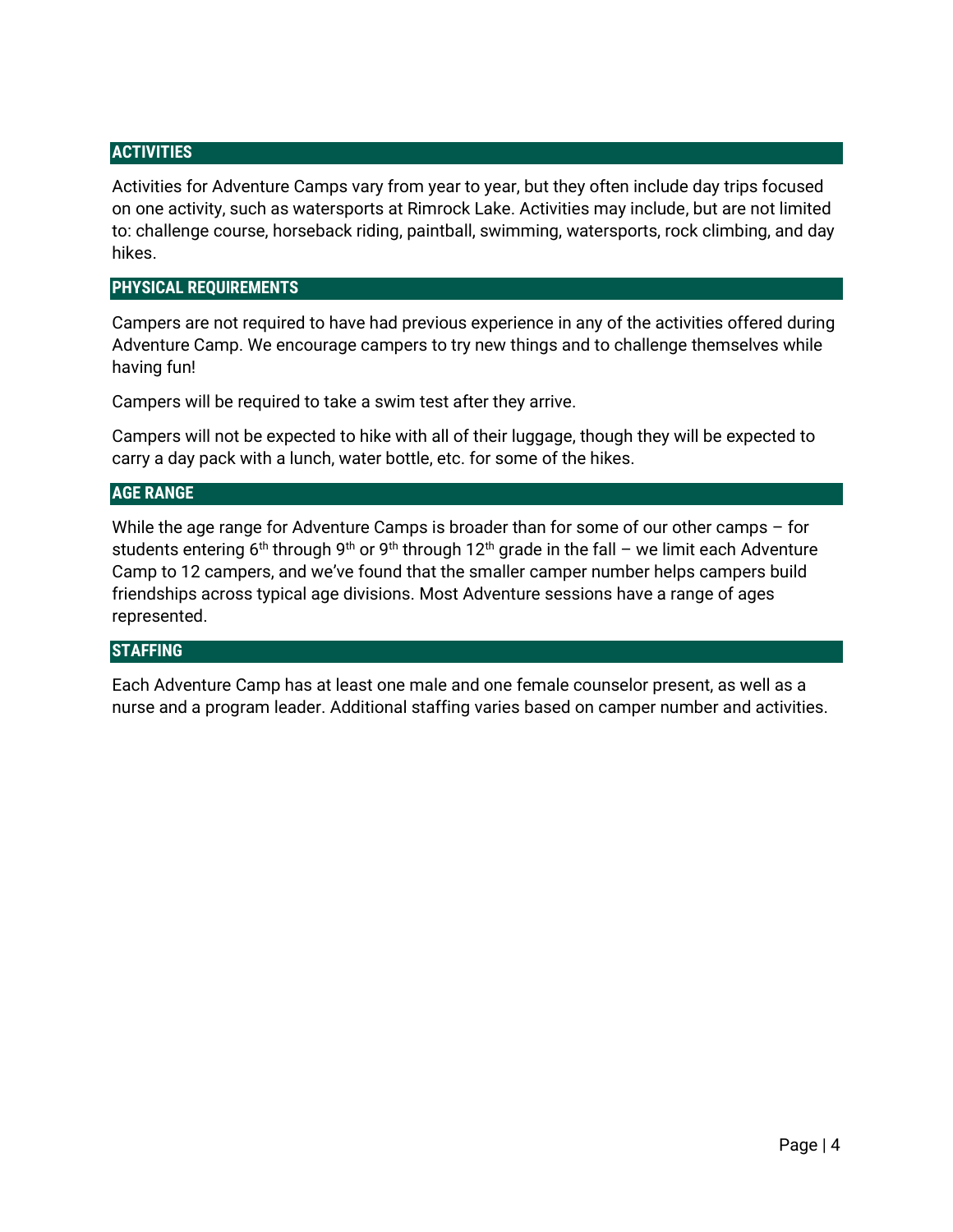## **CHECK-IN AND CHECK-OUT**

.

|                     | Check-in Date              | Check-in<br>Time      | Check-out Date             | Check-<br>out Time |
|---------------------|----------------------------|-----------------------|----------------------------|--------------------|
| Adventure           | Monday, June 27 3:00 PM to |                       | Saturday, July 2           | 11:00 AM           |
| Camp 1              |                            | 4:00 PM               |                            |                    |
| Adventure           | Tuesday, July 5            | 3:00 PM to            | Saturday, July 9           | 11:00 AM           |
| Camp 2              |                            | 4:00 PM               |                            |                    |
| Adventure<br>Camp 3 | Monday, July 18            | 3:00 PM to<br>4:00 PM | Saturday, July 23 11:00 AM |                    |

#### **WHAT TO EXPECT AT CHECK-IN**

When you arrive at Ghormley, you will be directed to a parking spot on our meadow, in front of Evergreen Lodge. The check-in process takes place at the picnic tables on our meadow. Please note that there may be a check-in for another session in Evergreen Lodge at the same time. You do not need to check in at Evergreen.

Parents should be prepared to discuss any camper medications with the nurse upon arrival. Campers will be directed to load their luggage into a nearby camp vehicle, and they'll have time to meet their counselors and the other students attending Adventure Camp before they walk to their campsite as a group.

Parents may leave after the camper has checked in with his/her counselor.

Note: campers may carpool to camp with friends, as long as all payments and forms have been completed prior to their arrival.

#### **WHAT TO EXPECT AT CHECK-OUT**

When you arrive at Ghormley, you will be directed to a parking spot near our meadow. Check-out will take place near the camp entrance.

**Campers may not leave camp until they have been signed out.** Please be sure that the person(s) picking your camper up from camp have been given authorization to pick your child up (if this changes after check-in, please call the office as soon as possible to update the pickup authorization).

At check-out, the nurse will return any medications the camper brought to camp.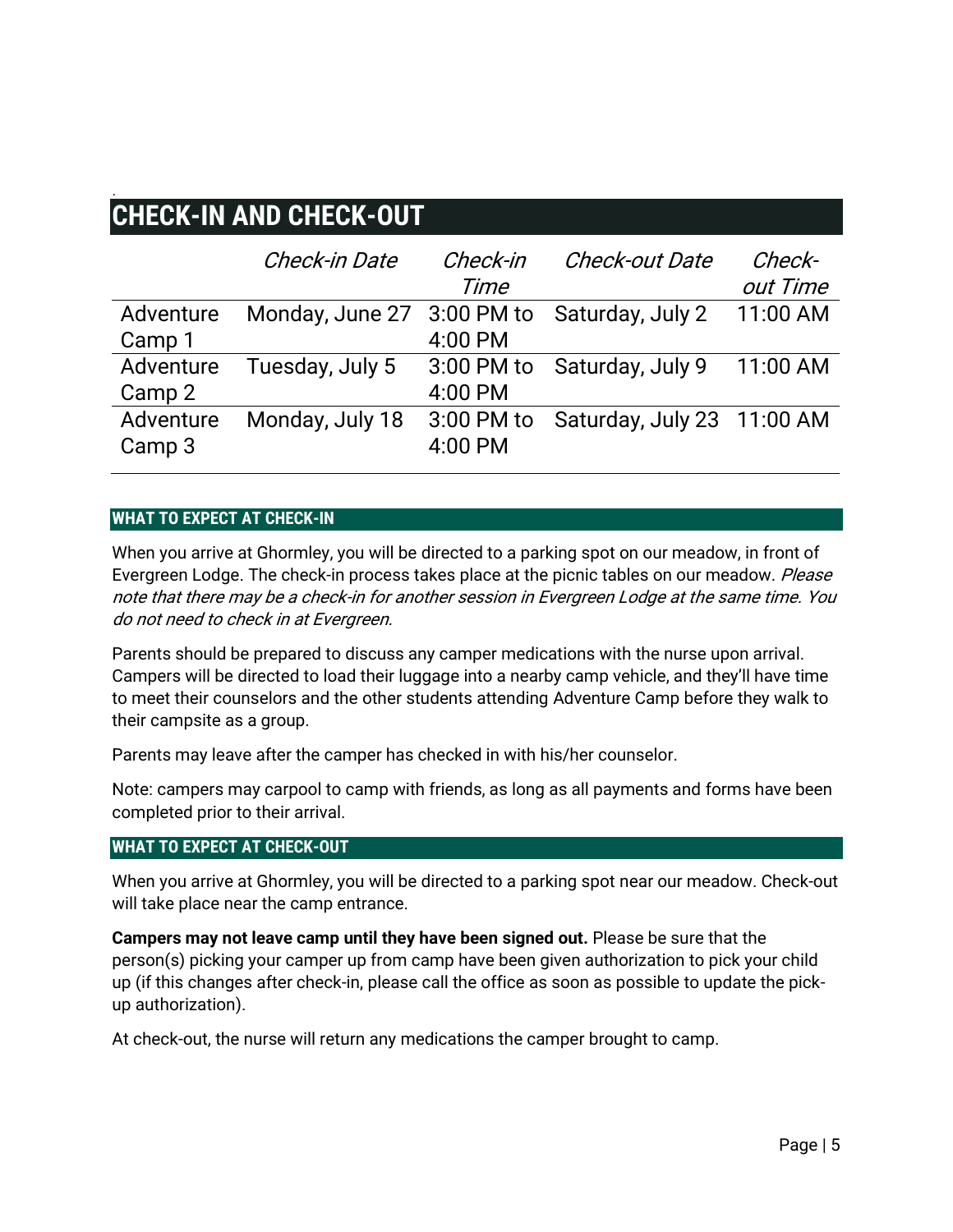| PACKING LIST (Please label everything with your camper's name & phone number.)                                                                                                                                                                                                |
|-------------------------------------------------------------------------------------------------------------------------------------------------------------------------------------------------------------------------------------------------------------------------------|
| Water bottle                                                                                                                                                                                                                                                                  |
| Sleeping bag (must be rated 20° or under)                                                                                                                                                                                                                                     |
| Pillow                                                                                                                                                                                                                                                                        |
| Sleeping pad                                                                                                                                                                                                                                                                  |
| Towel                                                                                                                                                                                                                                                                         |
| Shampoo & Soap                                                                                                                                                                                                                                                                |
| Toothbrush                                                                                                                                                                                                                                                                    |
| Deodorant                                                                                                                                                                                                                                                                     |
| Sunscreen                                                                                                                                                                                                                                                                     |
| Bug repellent                                                                                                                                                                                                                                                                 |
| Flashlight                                                                                                                                                                                                                                                                    |
| Tennis shoes/light hiking boots (comfortable for a day hike, and can get dirty)                                                                                                                                                                                               |
| Sandals that can get wet                                                                                                                                                                                                                                                      |
| Clothes (no short shorts or skirts, no underwear showing, no clothing with sexual innuendo<br>or offensive language or graphics)<br>$\Box$ Layers of clothes for warm and cold weather<br>$\Box$ Clothes suitable for physical activity<br>$\Box$ Long pants<br>$\Box$ Shorts |
| Small backpack (for a day hike - to hold a lunch, water bottle, etc.)                                                                                                                                                                                                         |
| Swimsuit (one piece swimsuit or a two-piece suit with a swim top or tankini)                                                                                                                                                                                                  |
| Bible, Pen/pencil                                                                                                                                                                                                                                                             |
| Camping chair (optional)                                                                                                                                                                                                                                                      |
| Cash for the Sundeck (camp store) or Silver Beach Resort (optional - may visit either<br>location)                                                                                                                                                                            |
| Do not bring:                                                                                                                                                                                                                                                                 |
| Cell phone/ Electronics (including video games, iPods, MP3 players)<br>Fireworks<br>Knives<br>Gum<br>Drugs/alcohol                                                                                                                                                            |
| Extra food (will attract mice in tents) (exceptions for those with special dietary needs)                                                                                                                                                                                     |
| Page $  6$                                                                                                                                                                                                                                                                    |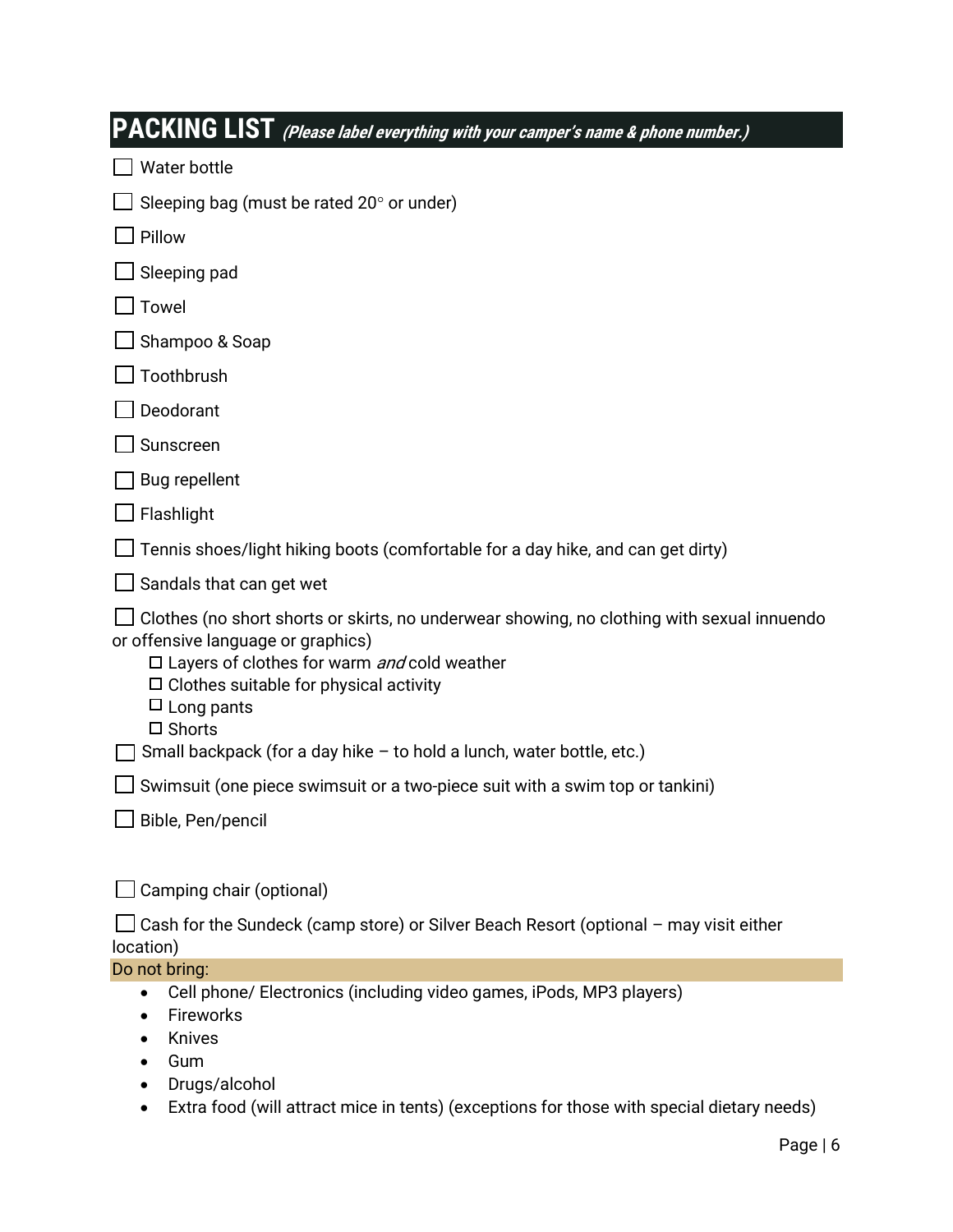| Complete registration form                                                                                                                                                                                     |
|----------------------------------------------------------------------------------------------------------------------------------------------------------------------------------------------------------------|
| Pay \$50.00 non-refundable deposit                                                                                                                                                                             |
| Provide camper's immunization dates (or if return camper, confirm last year's dates)                                                                                                                           |
| Log in to online account to make sure that all forms are completed                                                                                                                                             |
| Pay in full (payment due by check-in)                                                                                                                                                                          |
| Make sure that the camper's authorized pick-up list includes ALL people authorized to pick<br>the camper up from camp, including parents/guardians (on the Camper Profile Sheet of the<br>online registration) |
| Label the camper's clothes, sleeping bag, etc. with the camper's name                                                                                                                                          |
| Pack                                                                                                                                                                                                           |
| Place any medications in the original container in a Ziploc bag and label with the camper's<br>name                                                                                                            |
| Perform a lice check 48 hours or less before your camper's arrival at camp                                                                                                                                     |
| Prepare camper mail to drop off at check-in (optional)                                                                                                                                                         |
| Note: Pre-camp COVID testing no longer required! Please see our website for more<br>information on our current COVID testing policy.                                                                           |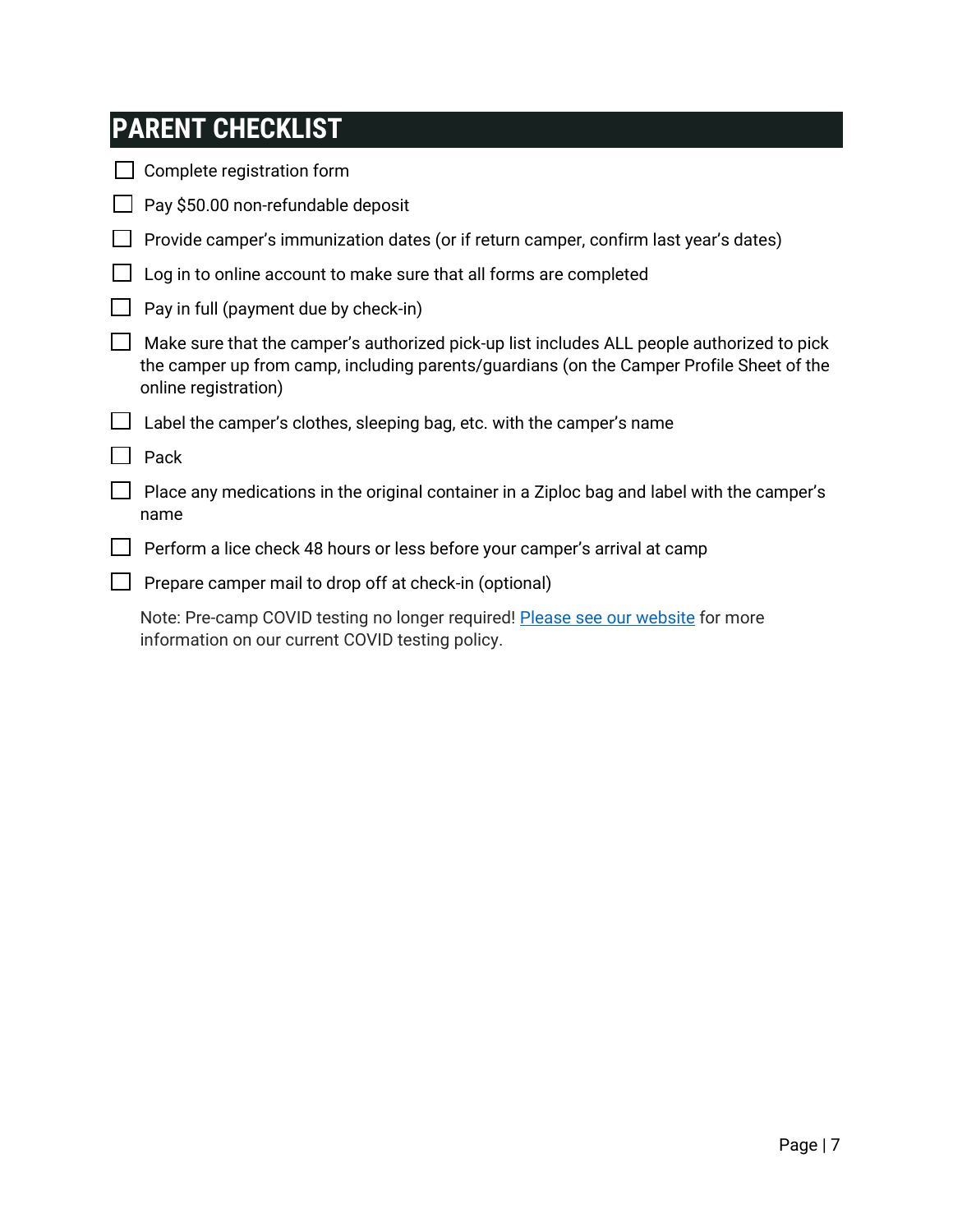## **DIRECTIONS TO GHORMLEY**

#### **ADDRESS:**

640 Lost Lake Road Naches, WA 98937

#### **TO GHORMLEY FROM THE EAST:**

Take Highway 12 WEST from Yakima towards Naches/White Pass.

At the Highway 12/Highway 410 split-off, turn LEFT to stay on Highway 12.

After Mile Marker 169, look for signs for the Rimrock Lake Recreation Area.

Turn LEFT at the Rimrock Lake Recreation Area sign onto Tieton Reservoir Road (MM 168).



Cross the bridge and watch for the Ghormley sign. Turn LEFT at the first paved road (directly across from the Ghormley sign.

Drive for ¾ mile and turn RIGHT at the next Ghormley sign. This will bring you to the camp entrance, and staff will show you where to park.

Drive time from Yakima: approximately 45 minutes

#### **TO GHORMLEY FROM THE WEST:**

Take Highway 12 EAST towards White Pass. Go over the summit and continue past Rimrock Lake.

Watch for the Rimrock Lake Recreation Area sign near Mile Marker 167 and turn RIGHT at the sign onto Tieton Reservoir Road.

Cross the bridge and watch for the Ghormley sign. Turn LEFT at the first paved road (directly across from the Ghormley sign.

Drive for ¾ mile and turn RIGHT at the next Ghormley sign. This will bring you to the camp entrance, and staff will show you where to park.

Note: do not turn at the Clear Lake Recreation Area sign, as this will add 45 minutes to your trip!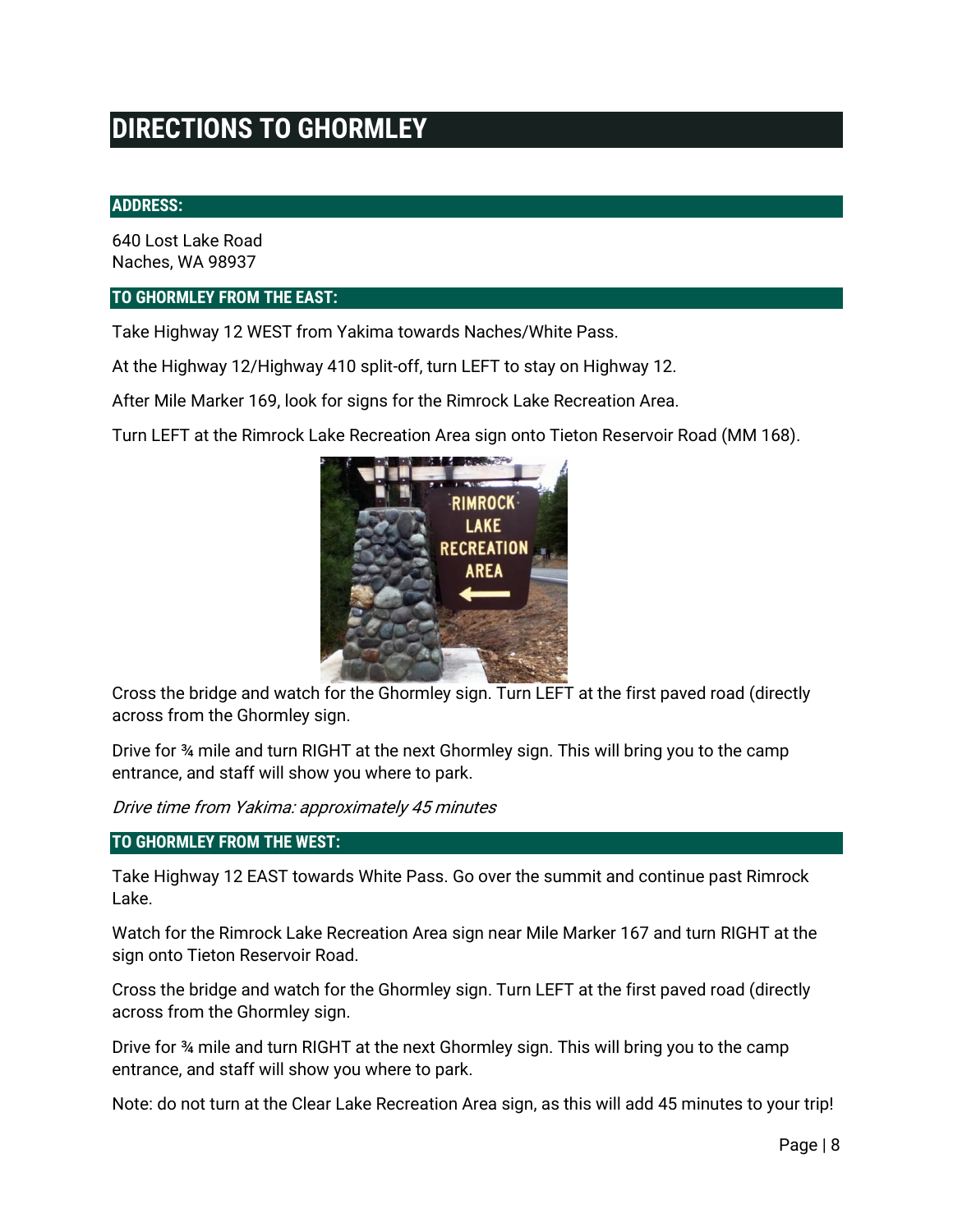#### **Map:**

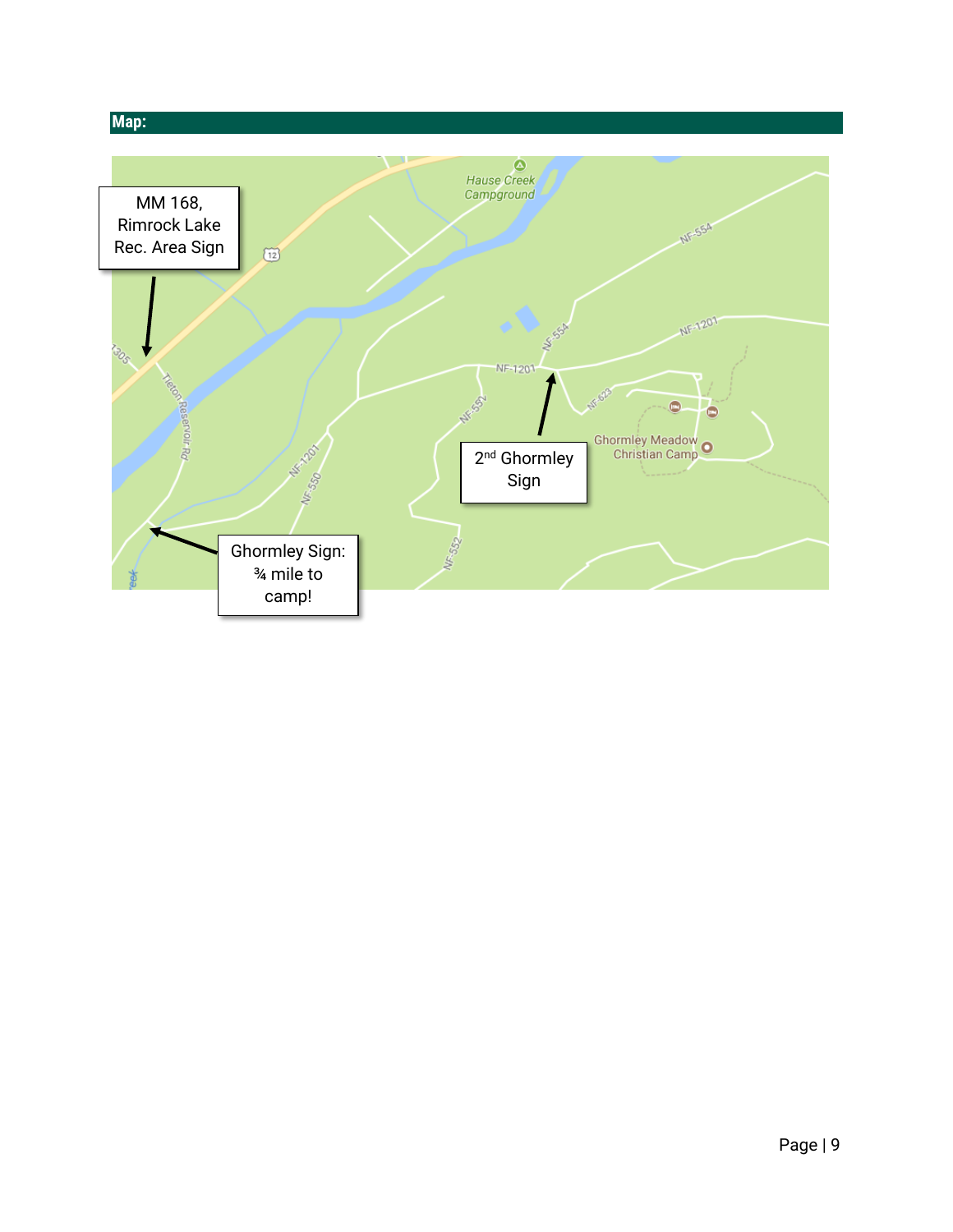## **LICE CHECK INFORMATION**

For the safety of your camper and all the campers at camp, we ask that all parents complete a lice check for their camper(s) 48 hours or less before arrival at camp. Should you choose not to perform a lice check, our camp nurse will complete a lice check within 24 hours after your camper's arrival. If a camper is found to have lice while at camp, they will be required to return home until they have been fully treated.

#### **How to perform a lice check:**

Check for lice:

You'll need **really good light** and a pair of **strong drugstore reading glasses** or a **magnifying glass** (recommended).

- 1. Part the hair in various places and check the scalp behind the ears and at the nape of the neck. You may notice sores or a rash where your child has been scratching.
- 2. Look for movement in the hair. You're not likely to see the lice themselves, as they are small, fast, and avoid light.
- 3. Look for lice eggs, known as nits. These tiny white or yellowish teardrop-shaped sacs are attached to the hair near the scalp (within a quarter inch if they haven't yet hatched). Nits may be easier to feel than to see: They'll feel like grains of sand. Nits are often hard to distinguish from dandruff or flakes of hair products. The difference is that nits stick to the hair like glue while dandruff and other flakes are easily removed from the hair shaft.

**Note:** If the only nits you find are more than a quarter inch from the scalp, they may have already hatched and your child may no longer be infested. (Nits can only hatch in the warmth right next to the scalp. After they hatch, the empty egg remains attached to the hair and grows farther and farther from the scalp.) Only viable nits – those very close to the scalp – or live lice are proof of a current infestation.

If you can't tell whether your child has lice or not, you'll also need a **metal lice comb** and some **hair conditioner** for a wet hair examination.

- 1. Wet your child's hair.
- 2. Pour on lots of conditioner.
- 3. Comb the hair out in sections, from the roots to the ends, with a lice comb.
- 4. If there are lice in your child's hair, you should see them on the comb. (Shaking the comb out into a plastic bowl after every swipe can help you see them better.)

#### **What to do if your child has lice:**

If your child is found to have lice, there are a number of treatment options available. It is recommended you contact your child's primary care provider, or visit a local pharmacy (such as Walgreens) to determine the best treatment options for your child.

**Registered campers who are found to have lice either immediately before or during their camp session will asked to remain at or return home until treated.**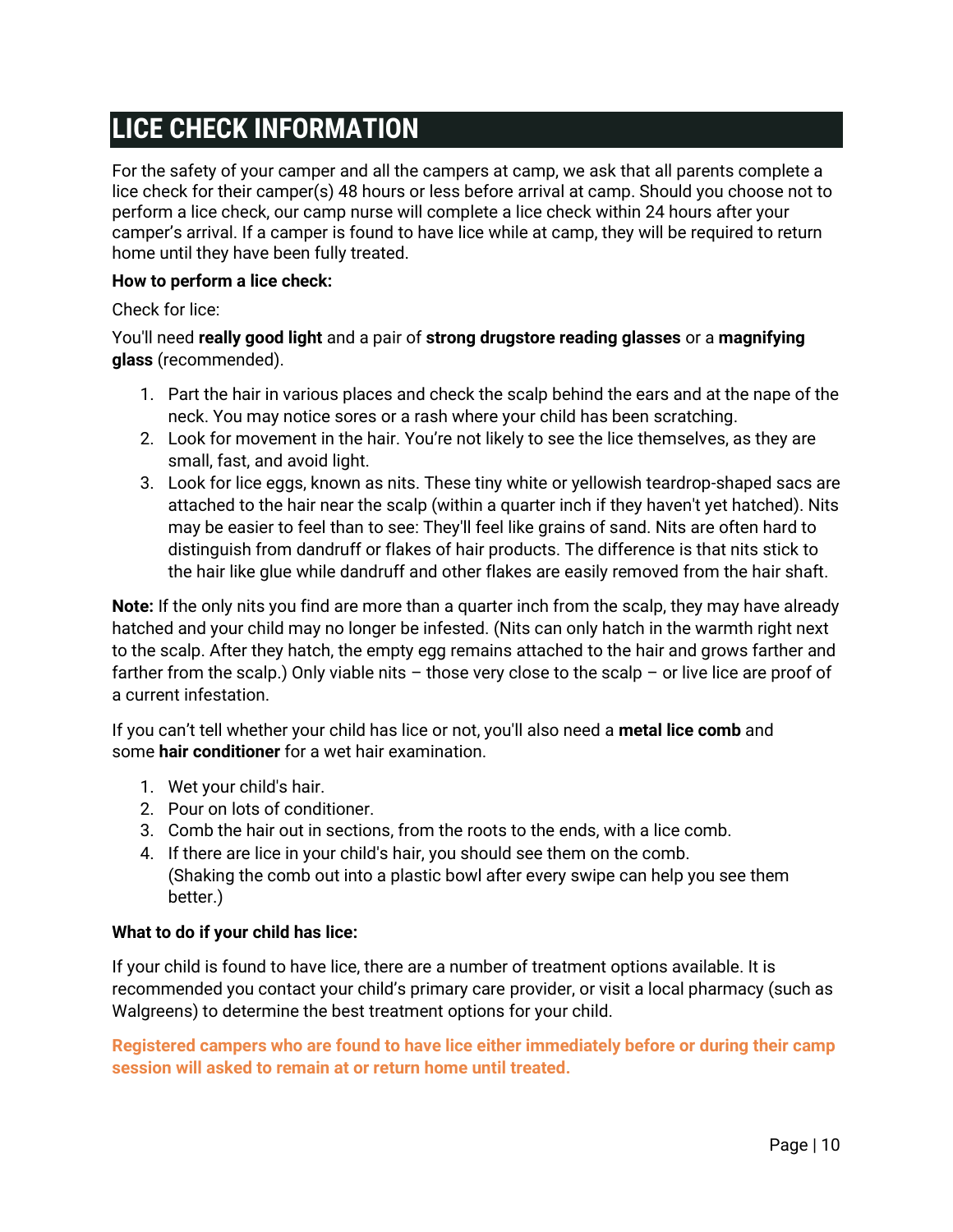## **DEADLINES**

#### **2 WEEKS BEFORE CAMP:**

If you determine you will need financial assistance, scholarship applications are due at least two weeks before your chosen camp session begins.

#### **BEFORE CAMP BEGINS:**

All forms must be filled out before your arrival. Check your online account to make sure all forms are completed, and review forms to make sure that all the information is accurate.

#### **BY CHECK-IN:**

Your full payment is due by check-in, unless you have already enrolled in our payment plan program.

### **REQUIRED FORMS**

In addition to the general registration and health history form, we require the following forms:

#### **IMMUNIZATIONS FORM**

We require a record of your camper's DTaP dates (usually a series of five dates) and your camper's latest Tetanus booster, or exemption status. *Even if you attended last year, you will* still need to complete the Immunizations Form. Immunization dates will be saved from year to year, but you will need to verify that all dates are still accurate, and let us know if any changes have been made (such as receiving a Tetanus booster).

#### **CHALLENGE COURSE AGREEMENT**

This form allows your camper to participate in the activities offered for Adventure Camp sessions. This form is REQUIRED for Adventure campers. If you registered online, you probably filled this out as part of the registration process. If you did not register online, please print the form from our website and return it as soon as possible. A copy will also be mailed to you.

Please check your online account to make sure all forms have been completed, if you registered online. If you did not register online, any missing forms will be mailed to you.

### **DISCOUNTS**

#### **FRIEND INVITE DISCOUNT**

If you have invited friends to camp who have never attended before, you will receive **\$25.00** for each friend who registers. They MUST list you on their registration as the person who invited them! The \$25 will be credited to your account. If your account balance is already paid, we will contact you about refund options. You may still receive credit even if the invited friend attends a different camp session than your child. If we are unable to contact you to verify what you would like to be done with the account credit, it will remain on your account for future use.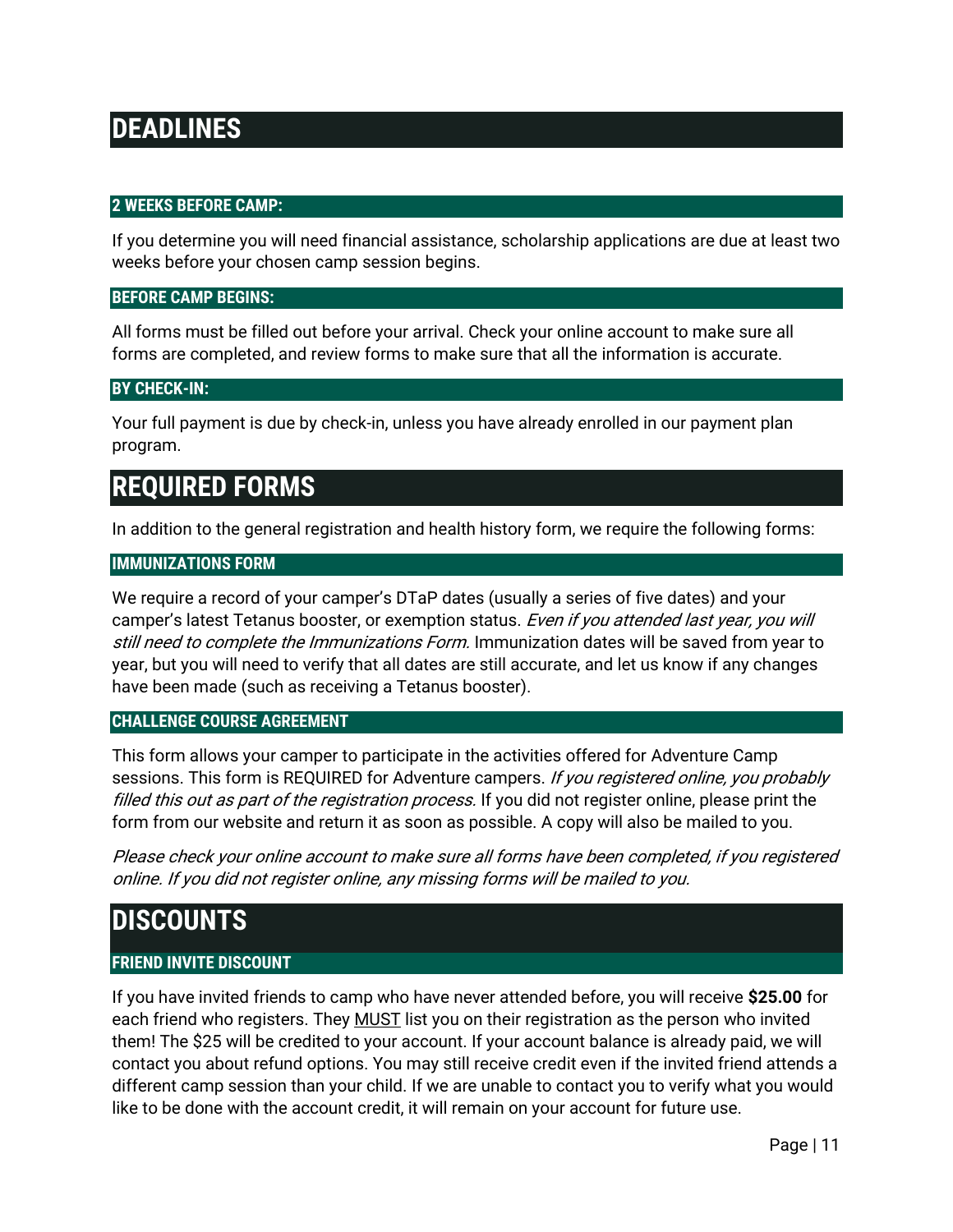## **CANCELLATION POLICY**

You may cancel your registration at any time before your chosen camp session starts. To do so, please call or email our office at 509-672-4311 or [office@campg](mailto:office@camp)hormley.com. All payments will be refunded except for the \$50.00 non-refundable deposit.

## **MAILING INFORMATION**

Because Adventure Camps are off-site, we cannot guarantee that mail (or camper emails) sent to the camp will reach your camper. If you would like your camper to receive mail during their time at camp, we recommend that you deliver camper letters to your camper's counselor at check-in. Please label all mail clearly with the camper's name and the day you would like it to be delivered.

## **SWIM TEST INFORMATION**

Adventure campers are required to pass a swim test in order to participate in many of the activities offered during their session. The swim test involves swimming two laps of the pool and treading water for one minute. Activities may include: swimming at the pool, waterskiing, and river tubing.

## **MEDICATION INFORMATION**

If your camper will be taking any form of medication (including topical and over-the-counter medications) while he/she is at camp, please bring the medication in its original packaging with the camper's name written on all containers. At check-in, you will be directed to give the medication and any instructions to the nurse. The nurse will administer the medications throughout your camper's time at camp. **No medications are allowed in tents with the campers.** The only exceptions include inhalers and epipens.

Please do not take your child off regular medicines while at camp.

The nurse at each Adventure session is equipped with supplies to care for basic medical needs and will have access to the on-site nurse cabin (until the trip to Mt. Rainier). The nurse will bring basic medical supplies on the trip to Mt. Rainier as well, including cold medicine, bandages, antacids, etc. Please encourage your child to visit the nurse if he/she has any health concerns during his/her time at Adventure Camp.

## **CELL PHONE AND ELECTRONICS POLICY**

Campers are not allowed to bring cell phones or other electronics to camp (including iPods, laptops, tablets, handheld gaming devices, etc.). Electronics brought to camp will be confiscated and kept in the office until the end of the session. Counselors will return confiscated items at checkout.